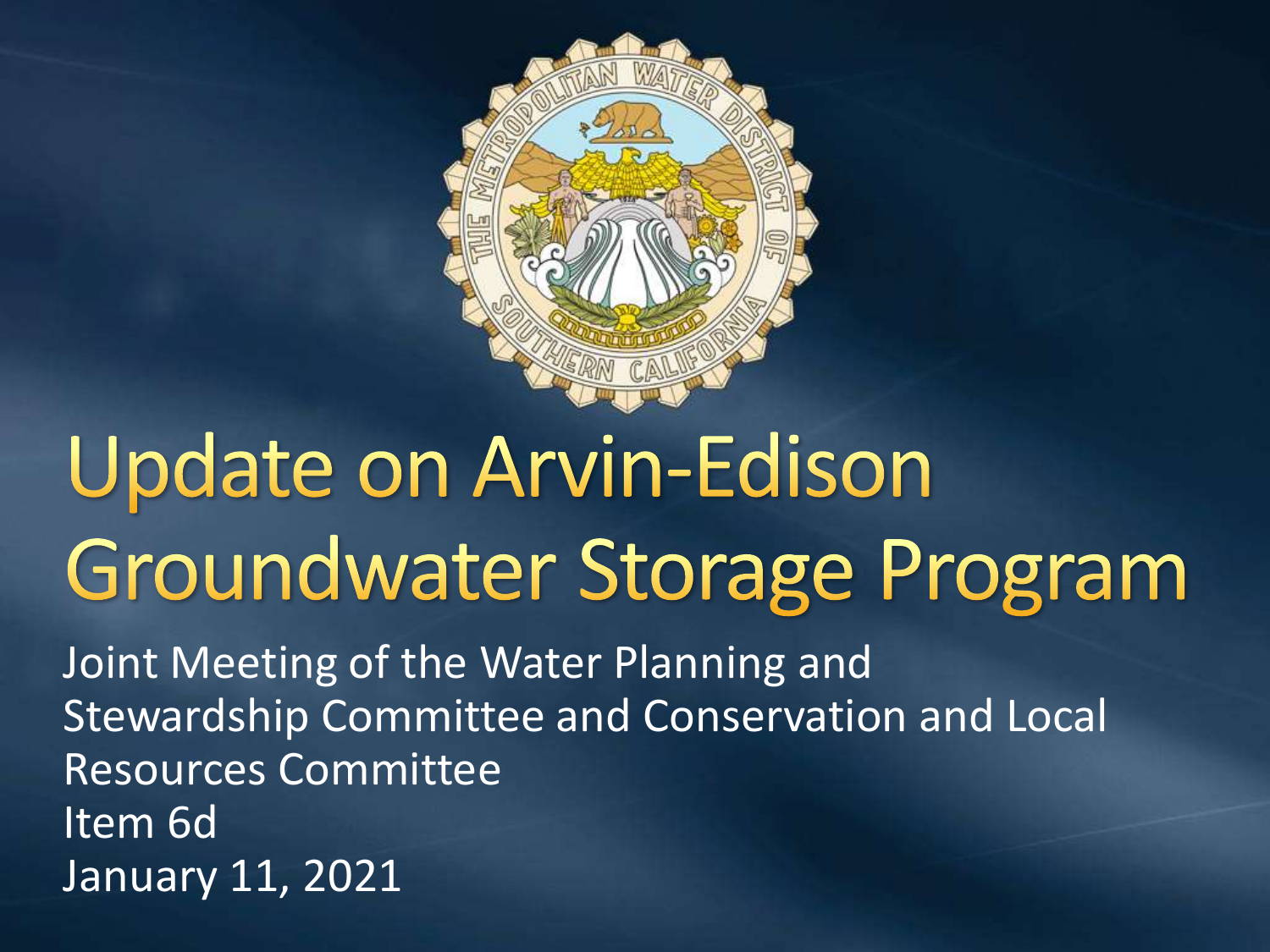## **Arvin-Edison Storage Program** Introduction

- **Arvin-Edison Program has been negatively** impacted by 1,2,3-TCP detected in groundwater
- **Arvin-Edison and Metropolitan would like to find** approaches that continue to provide mutual benefits
- Metropolitan has benefited from the program, but the 1,2,3-TCP is limiting current program operation
- **Discussion in closed session regarding legal** issues

Jt. WP&S and C&LR Committee The Item 6d Slide 2 January 11, 2021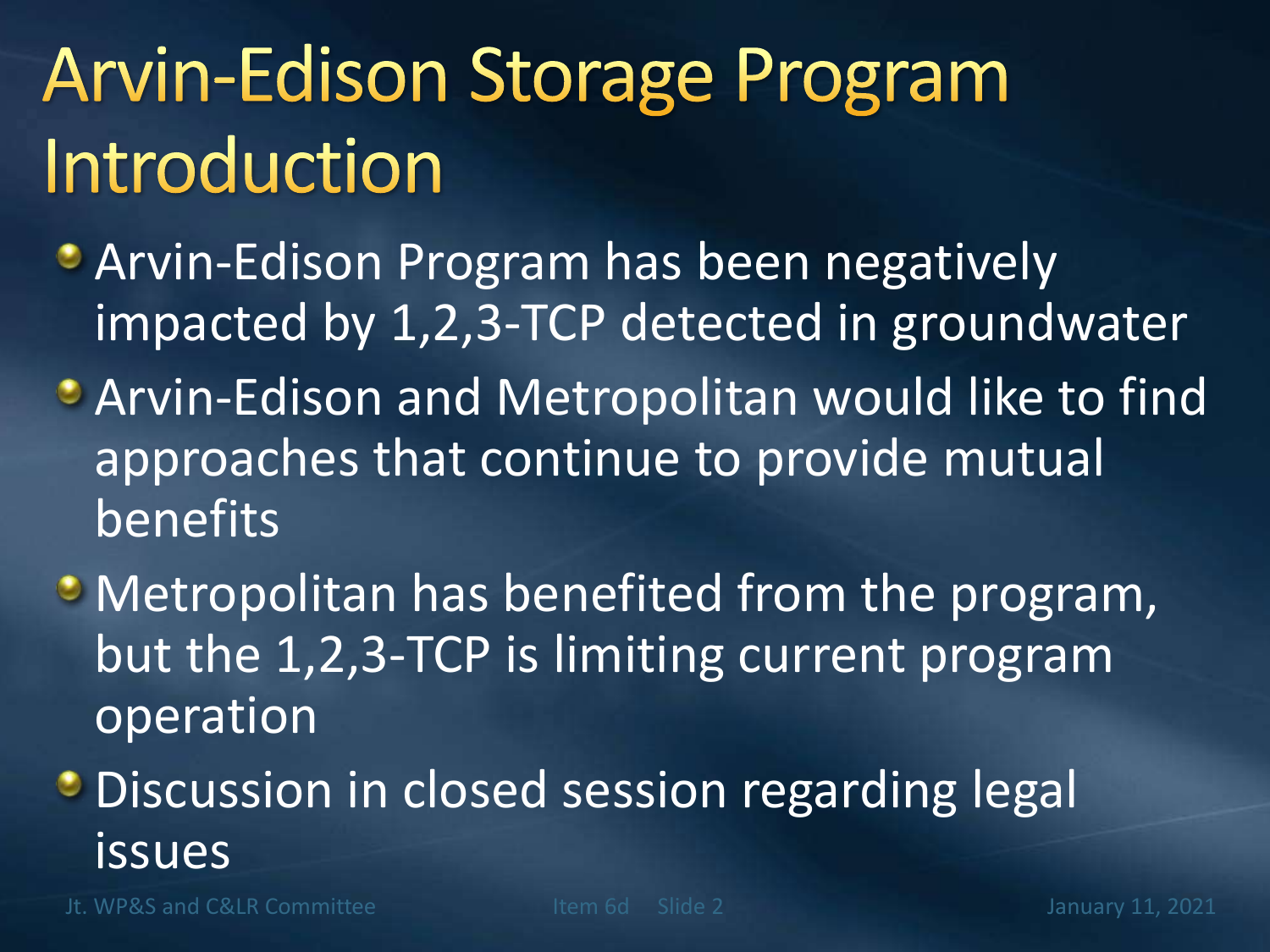#### **SWP Groundwater Storage Programs**

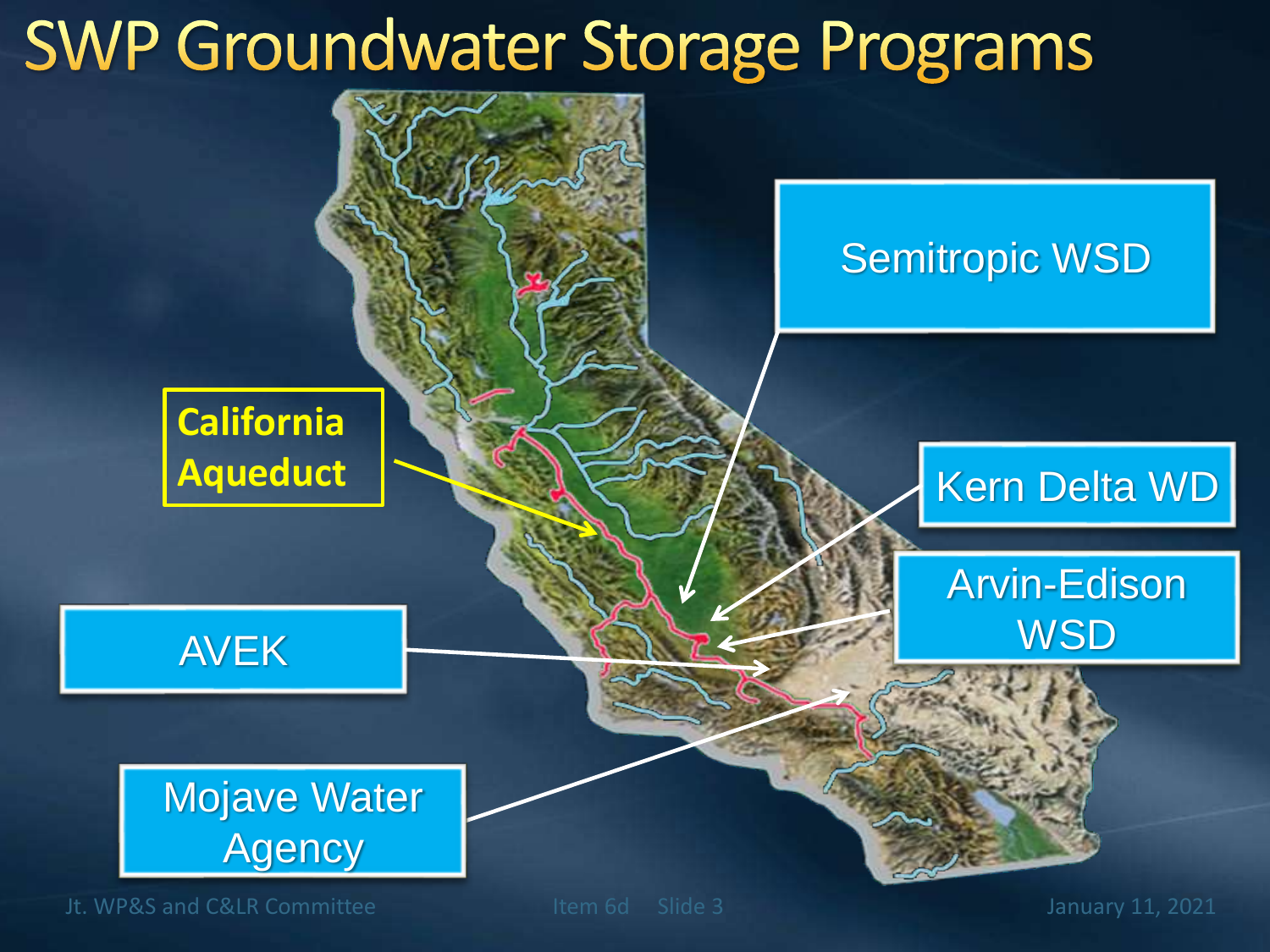#### **SWP Groundwater Storage Programs**

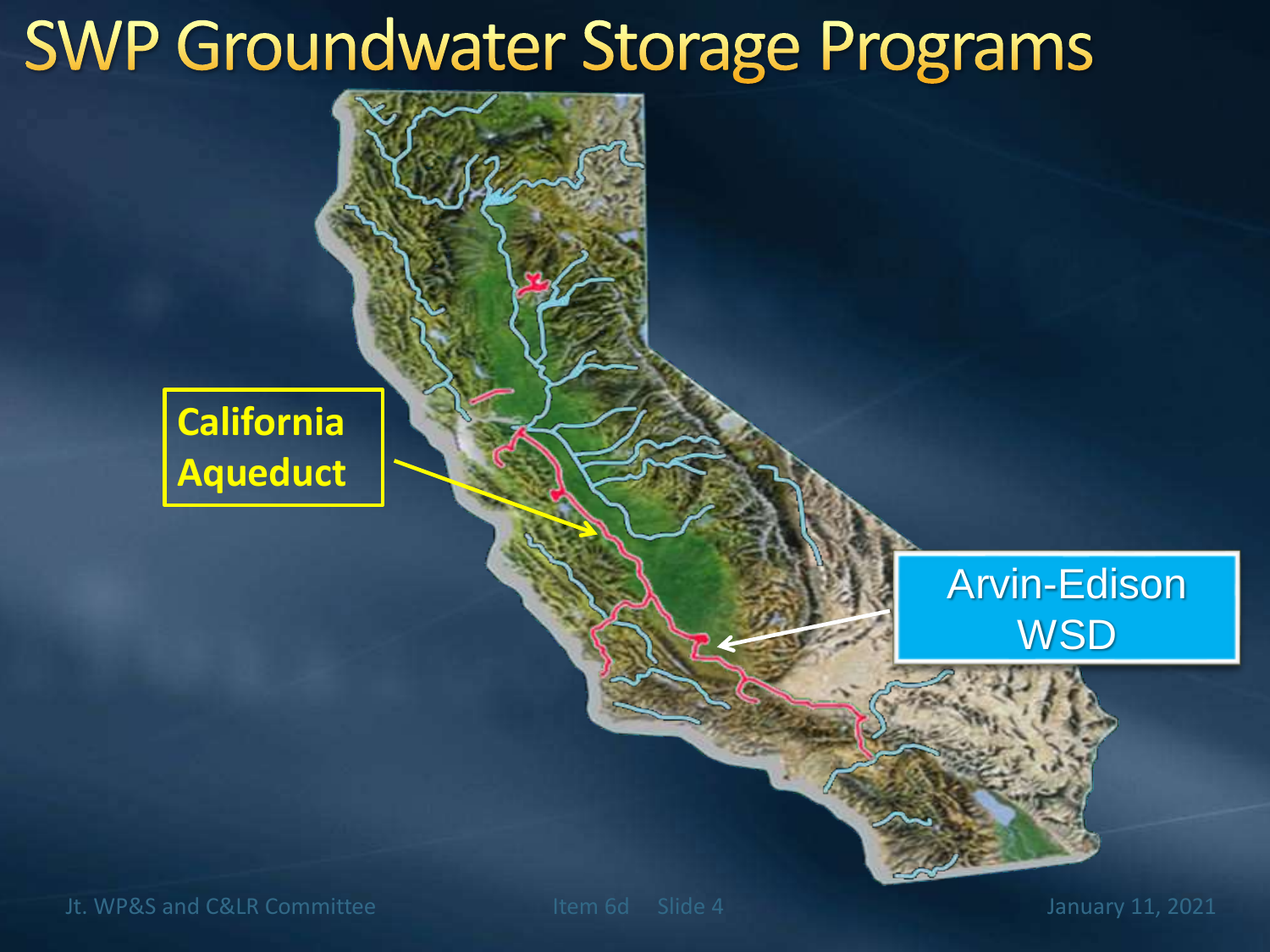## **Arvin-Edison Storage Program** Description



- Started: 1997
- **Termination: 2035**
- Storage Capacity: 350,000 AF
- **C** Loss Factor: 10% One-Time on Put
- **Put Capacity: Minimum 45,000 AFY**
- Take Capacity: 40,000 AFY to 75,000 AFY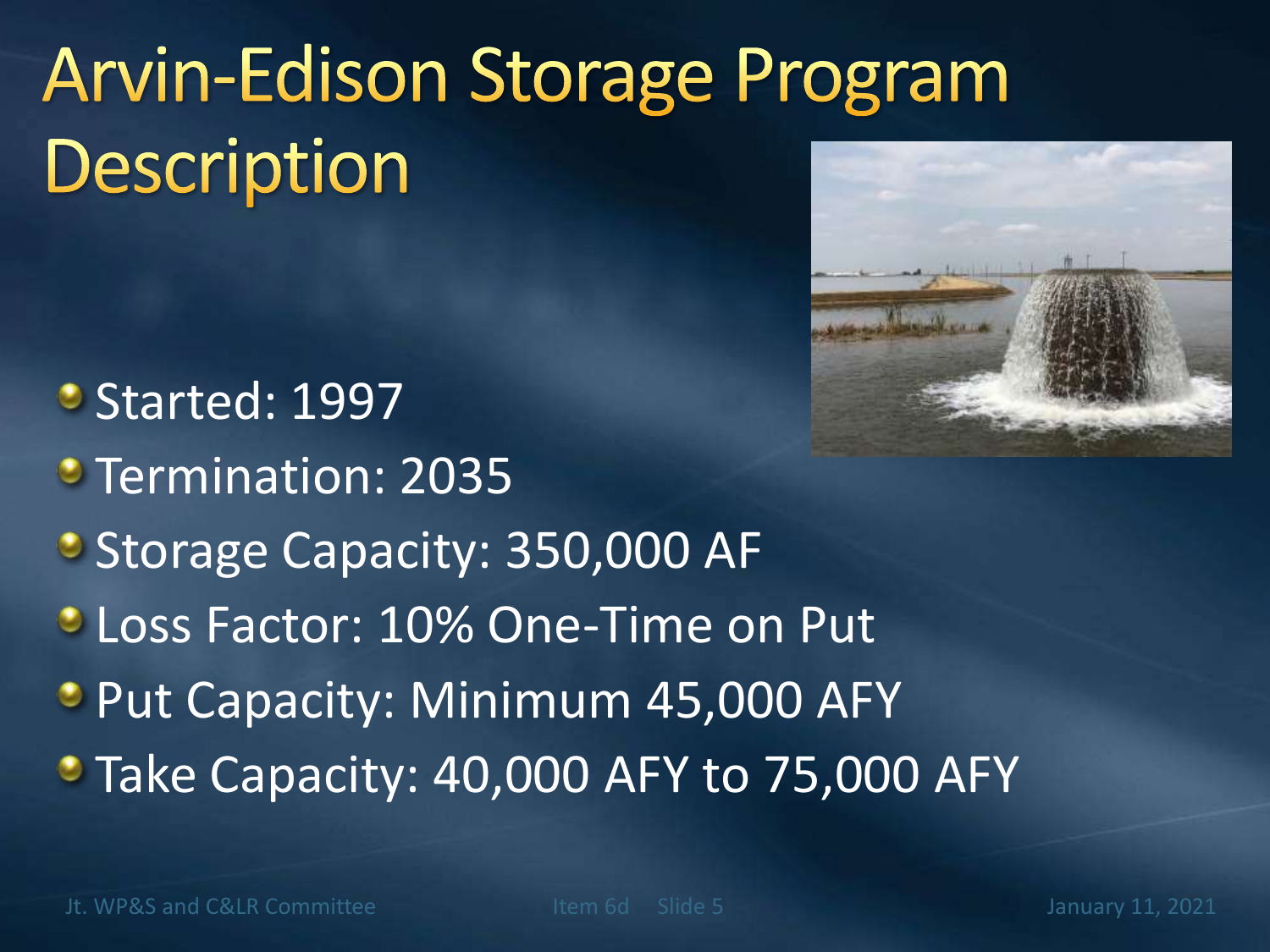## **Arvin-Edison Storage Program** Performance

- **Store water by in-lieu of groundwater pumping** or direct recharge in basins
- **Maximum delivery (2000): 132,000 AF**
- **P** Recover water by direct pumpback to the California Aqueduct or by exchange
- Maximum take: (2009): 82,000 AF
- **Balance in storage: 142,000 AF**



Jt. WP&S and C&LR Committee The Item 6d Slide 6 January 11, 2021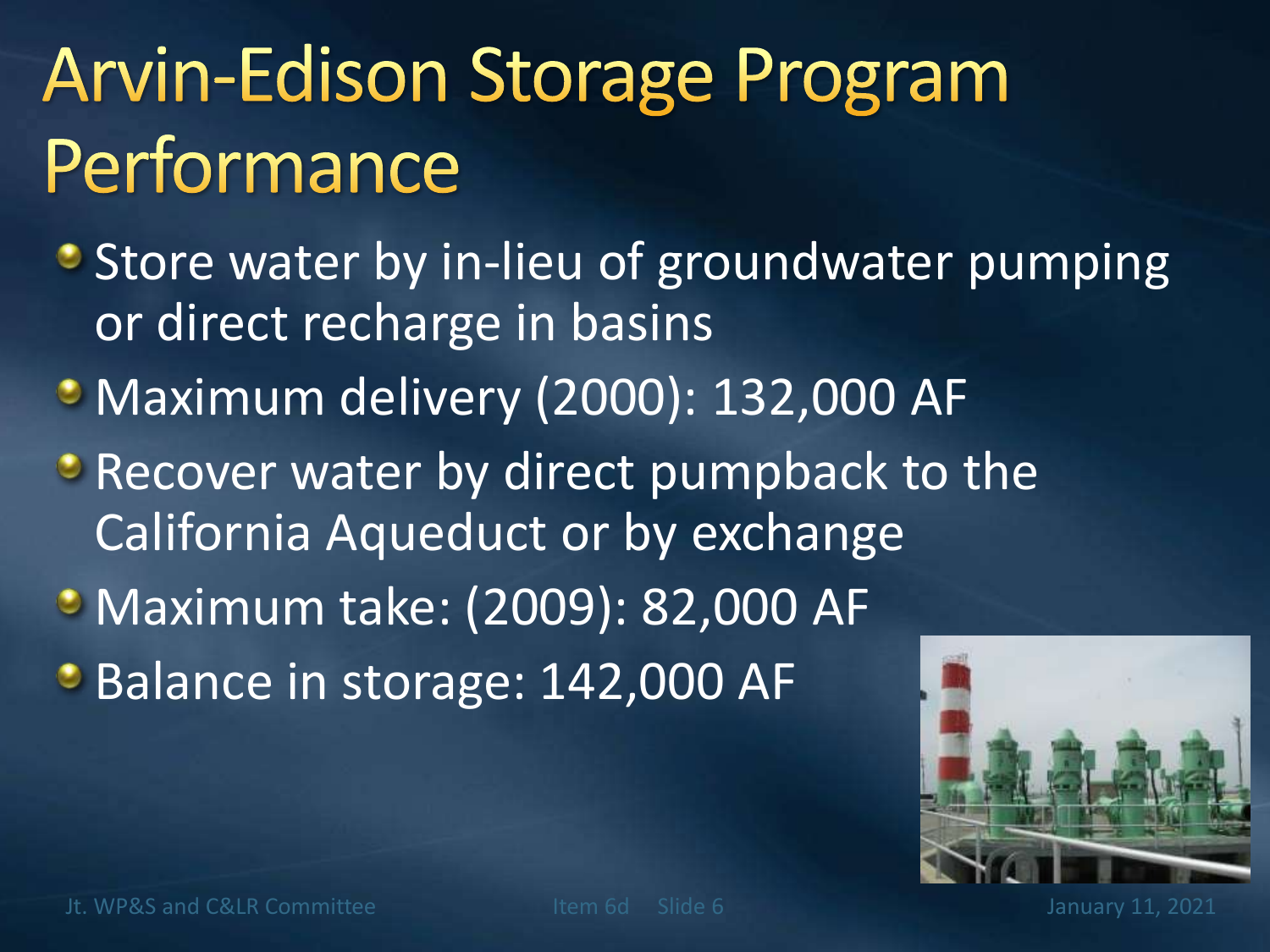## **Arvin-Edison Storage Program** Investment/Costs

- Total Program Cost to date: \$131 million
- **Current Program Operating Costs** 
	- Puts: ~ \$165/AF
	- Takes: ~ \$180/AF
	- Full Cycle Cost: ~ \$345/AF

Water Quality Sub-Account – reduces put costs by \$59/AF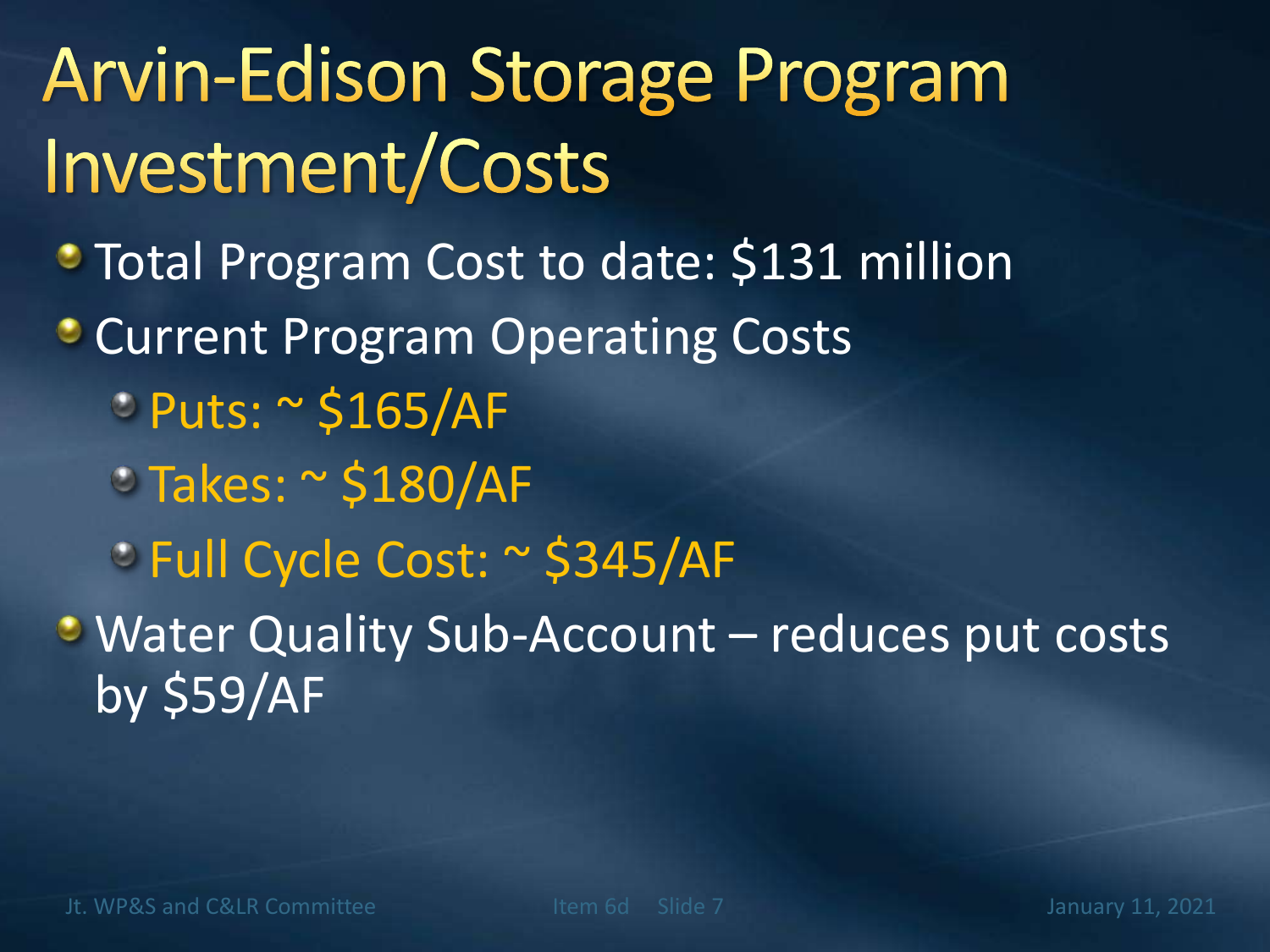#### **Water Quality Sub-Account**

- WQSA is a specific operation of the storage program to provide Metropolitan water quality benefits while not increasing program costs
- **WQSA** provides operational benefits to Arvin-Edison by helping them manage supplies
- **Arvin-Edison supplies can be lower in bromide** and organic carbon than State Water Project supplies
- WQSA Operation: ~ 166,000 AF
- Metropolitan receives a credit on a future put cost for every acre-foot cycled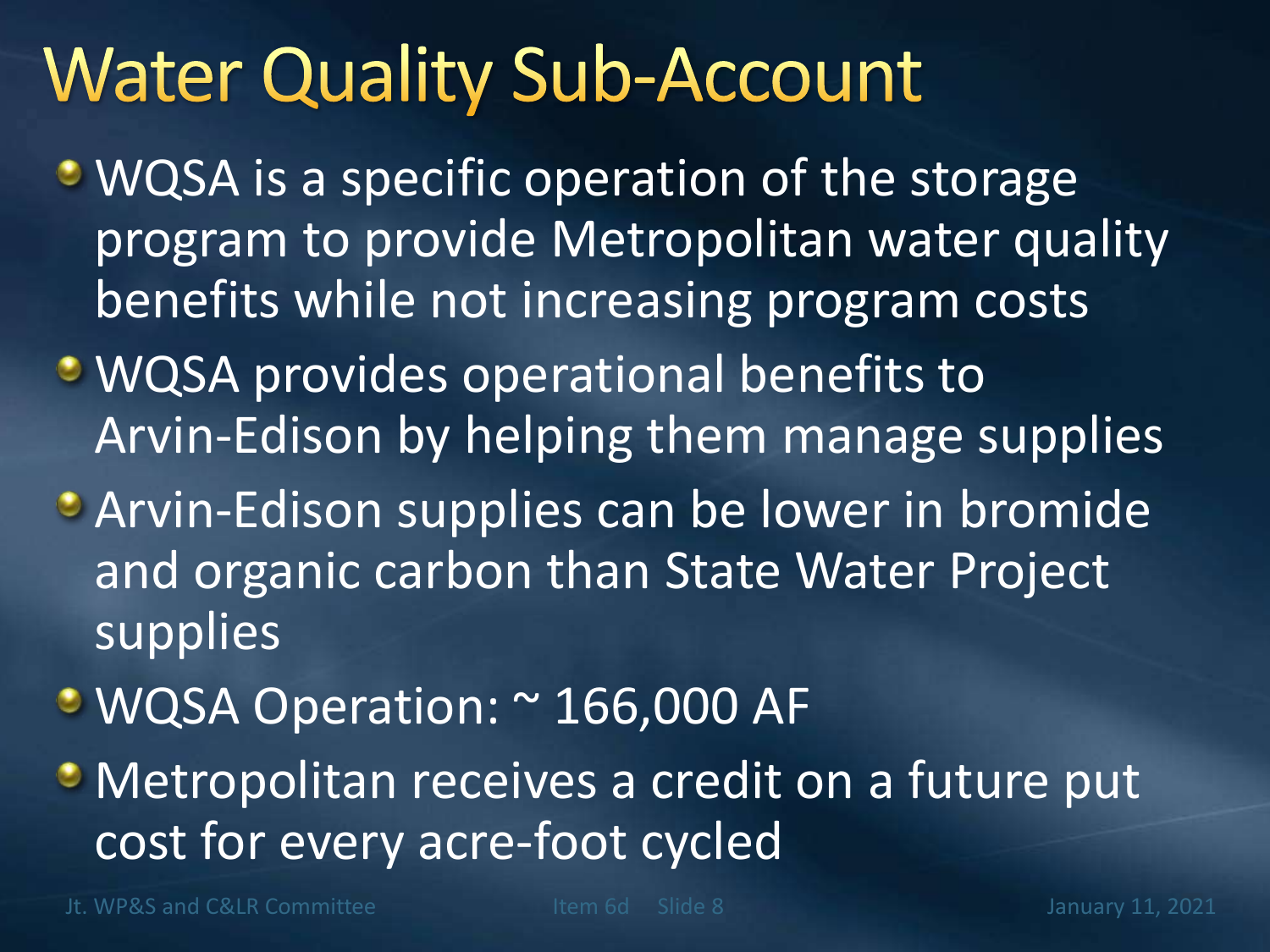#### $1,2,3$ -TCP

- 1,2,3-TCP: 1,2,3,-Trichloropropane
- MCL: 5 ppt or 0.000000000005 grams/liter
- MCL applies to public water systems
- **Carcinogenic**
- **Early 2018 learned that several Arvin-Edison** wells were impacted by 1,2,3-TCP
- **DWR Pump-In Policy Limits Return**
- Metropolitan suspended program operation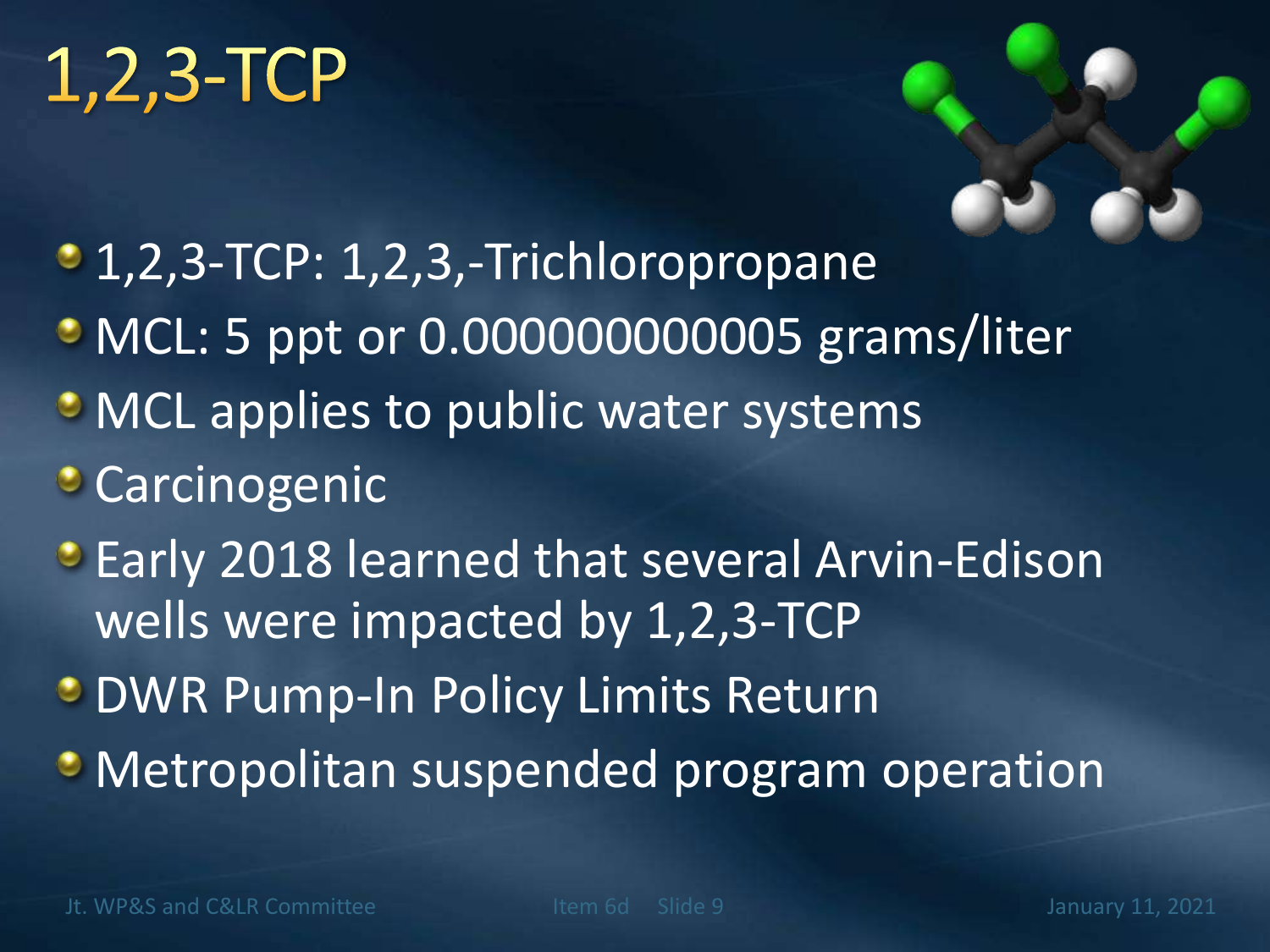#### **Arvin-Edison Future**



- **Continue to recover water by exchange when** supplies can be managed and within DWR Pump-In Policy
- Continue to look at ways to restore dry year reliability with operational changes, treatment, and exchanges
- **C** Look at extending agreement term
- **Arvin-Edison Storage Program has been an** important part of Metropolitan's water resource mix

Jt. WP&S and C&LR Committee The Item 6d Slide 10 January 11, 2021